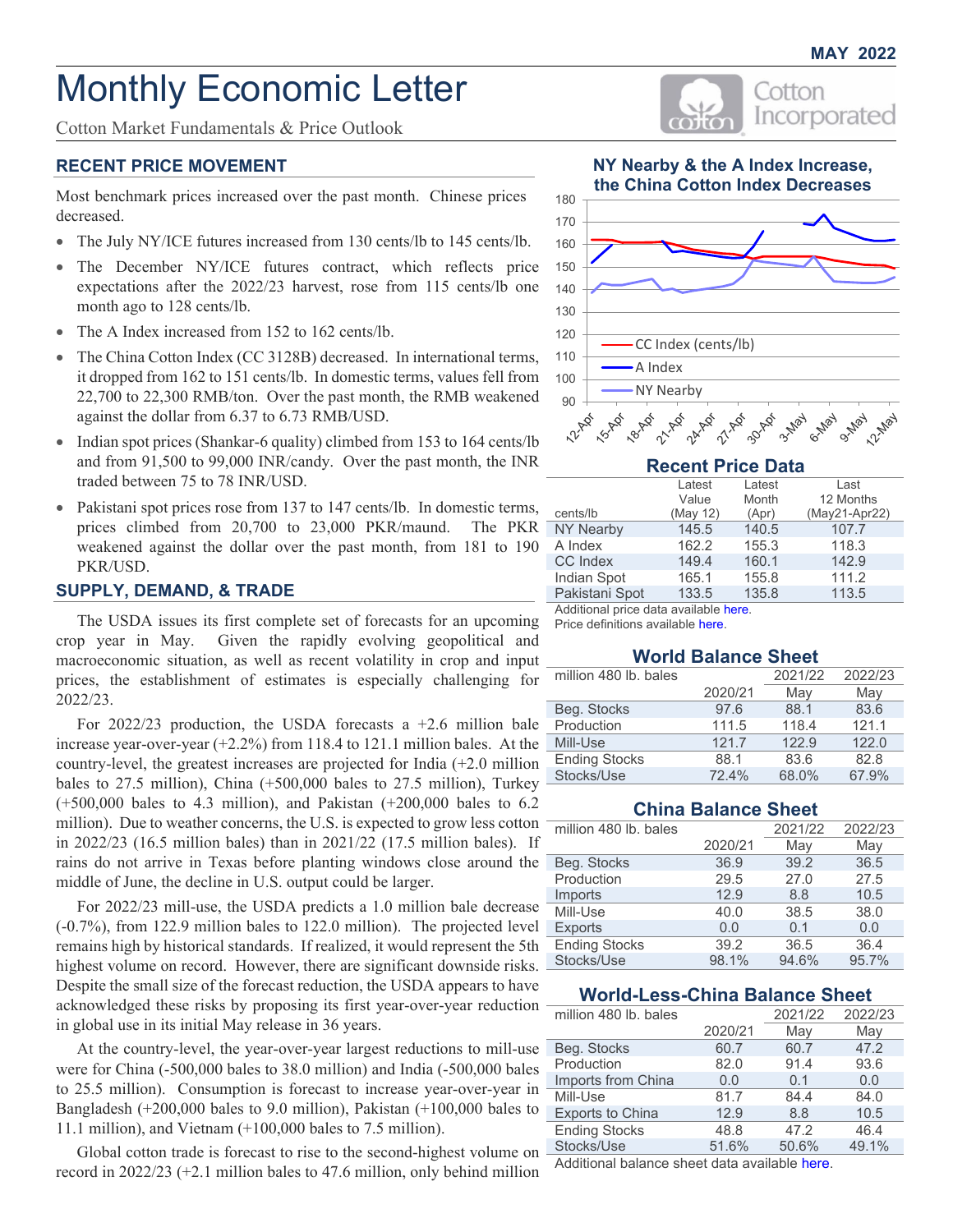bales, to the 49.1 million shipped in 2020/21). In terms of imports, the largest increase is forecast for China (+1.7 million bales to 10.5 million). Bangladesh (+500,000 bales to 8.8 million), India (+500,000 bales to 1.7 million), Pakistan (+200,000 bales to 5.0 million), and Vietnam (+100,000 bales to 7.5 million) are also expected to import more in 2022/23. Turkey is projected to import less (-550,000 bales to 5.0 million). For exports, the largest year-over-year changes include those for Brazil (+2.1 million bales to 10.0 million) and Australia (+1.3 million bales to 5.7 million). The U.S. is expected to ship less (-250,000 bales to 14.5 million).

Revisions were also made for 2021/22. Globally, production was lowered -1.8 million bales (to 118.4 million). This was primarily a result of a -1.0 million bale reduction for India (to 25.5 million) and a -650,000 bale reduction for Uzbekistan (to 2.8 million). World mill-use in 2021/22 was lowered -1.1 million bales (to 122.9 million). The reduction in consumption was primarily a result of lowered estimates for China (-500,000 bales to 38.5 million), India (-500,000 bales to 26.0 million), and Uzbekistan (-500,000 bales to 2.8 million). The U.S. export forecast was unchanged, but the Chinese import number dropped -400,000 bales (to 8.8 million) and India's export forecast was lowered -500,000 bales (to 4.4 million).

# **PRICE OUTLOOK**

Cotton prices continued to move erratically higher despite a series of growing obstacles from the demand side of the balance sheet. The International Monetary Fund (IMF) lowered their forecasts for global GDP growth from the 4.4% released in January to 3.6% in late April (representing a nearly 20% decrease in growth). Inflation, the ongoing shipping crisis, supply chain disruptions presented by the war in Ukraine, COVID-related lockdowns in China, as well as the withdrawal of stimulus in the U.S. and other economies are all macroeconomic headwinds the market faces.

There are also issues specific to cotton associated with weakening demand. There have been consistent reports of slow downstream order placement in China for months. In the U.S., weekly export sales turned definitively lower since NY/ICE futures ventured above 120 cents/lb in the second half of March. Higher food and energy costs can be expected to pinch consumers' disposable income around the world, and this can impact global demand for apparel and home textiles.

For production, higher cotton prices generally lead to increased plantings. However, high prices for competing crops are expected to prevent the robust acreage response that otherwise could be expected with cotton prices at their highest levels in more than a decade. The weather is also a limiting factor. Despite a forecast that the U.S. will increase planted acreage by +9% in 2022/23 (USDA's survey-based forecast released in March), dry conditions in Texas and the Southwest growing region are predicted to cause widespread abandonment. High input costs may lower applications, and it is unknown what the global consequences may be for yield.

For the outlook, the net result is that there are no shortages of challenges for either production or demand. When and if prices turn lower, inventory could evolve into a liability. Depending on the depth of any potential reversal, cancelations and financial loss could result.



# **World Cotton Production**

| million 480 lb. bales |         | 2021/22 | 2022/23 |
|-----------------------|---------|---------|---------|
|                       | 2020/21 | May     | May     |
| China                 | 29.5    | 27.0    | 27.5    |
| India                 | 27.6    | 25.5    | 27.5    |
| <b>United States</b>  | 14.6    | 17.5    | 16.5    |
| Brazil                | 10.8    | 13.2    | 13.2    |
| Pakistan              | 4.5     | 6.0     | 6.2     |
| <b>Rest of World</b>  | 24.5    | 29.2    | 30.2    |
| World                 | 111.5   | 118.4   | 121.1   |

#### **World Cotton Mill-Use**

| million 480 lb. bales |         | 2021/22 | 2022/23 |
|-----------------------|---------|---------|---------|
|                       | 2020/21 | May     | May     |
| China                 | 40.0    | 38.5    | 38.0    |
| India                 | 26.0    | 26.0    | 25.5    |
| Pakistan              | 10.7    | 11.0    | 11.1    |
| <b>Bangladesh</b>     | 8.5     | 8.8     | 9.0     |
| Turkey                | 7.7     | 8.6     | 8.6     |
| <b>Rest of World</b>  | 28.8    | 30.0    | 29.8    |
| World                 | 121.7   | 122.9   | 122.0   |

#### **World Cotton Exports**

| million 480 lb. bales |         | 2021/22 | 2022/23 |
|-----------------------|---------|---------|---------|
|                       | 2020/21 | May     | May     |
| <b>United States</b>  | 16.4    | 14.8    | 14.5    |
| Brazil                | 11.0    | 7.9     | 10.0    |
| Australia             | 1.6     | 4.4     | 5.7     |
| India                 | 6.2     | 4.7     | 4.0     |
| <b>Benin</b>          | 1.4     | 1.5     | 1.5     |
| <b>Rest of World</b>  | 12.0    | 12.3    | 11.9    |
| World                 | 48.5    | 45.5    | 47.6    |

#### **World Cotton Imports**

| million 480 lb. bales |         | 2021/22 | 2022/23 |
|-----------------------|---------|---------|---------|
|                       | 2020/21 | May     | May     |
| China                 | 12.9    | 8.8     | 10.5    |
| Bangladesh            | 8.8     | 8.3     | 8.8     |
| Vietnam               | 7.3     | 7.4     | 7.5     |
| Pakistan              | 5.3     | 4.8     | 5.0     |
| <b>Turkey</b>         | 5.3     | 5.6     | 5.0     |
| Rest of World         | 9.5     | 10.6    | 10.8    |
| World                 | 49.1    | 45.5    | 47.6    |

# **World Cotton Ending Stocks**

| million 480 lb. bales |         | 2021/22 | 2022/23 |
|-----------------------|---------|---------|---------|
|                       | 2020/21 | May     | May     |
| China                 | 39.3    | 36.5    | 36.4    |
| India                 | 11.9    | 7.9     | 7.6     |
| <b>Brazil</b>         | 11.1    | 13.2    | 13.3    |
| <b>United States</b>  | 3.2     | 3.4     | 2.9     |
| Pakistan              | 2.3     | 2.0     | 2.0     |
| <b>Rest of World</b>  | 20.4    | 20.6    | 20.6    |
| World                 | 88.1    | 83.6    | 82.8    |

Additional supply and demand data [available here.](#page-8-0)

Please forward comments and questions to <mark>marketinformation@cottoninc.com</mark><br>To subscribe to the Monthly Econo<u>mic Letter</u> <mark>click here</mark> and follow the instructi to the Monthly Economic Letter [click here](https://www.cottoninc.com/market-data/monthly-economic-newsletter/) and follow the instructions in the Email Subscriptions box on the left side of the page.

**Sources:** Price data from Reuters, Cotlook, Cotton Assn. of India, and Karachi Cotton Assn. Supply, demand, and trade data from the USDA.

**Disclaimer:** The information contained herein is derived from public and private subscriber news sources believed to be reliable; however, Cotton Incorporated cannot guarantee its accuracy or completeness.<br>No responsibili making investment decisions. This communication is not intended to forecast or predict future prices or events.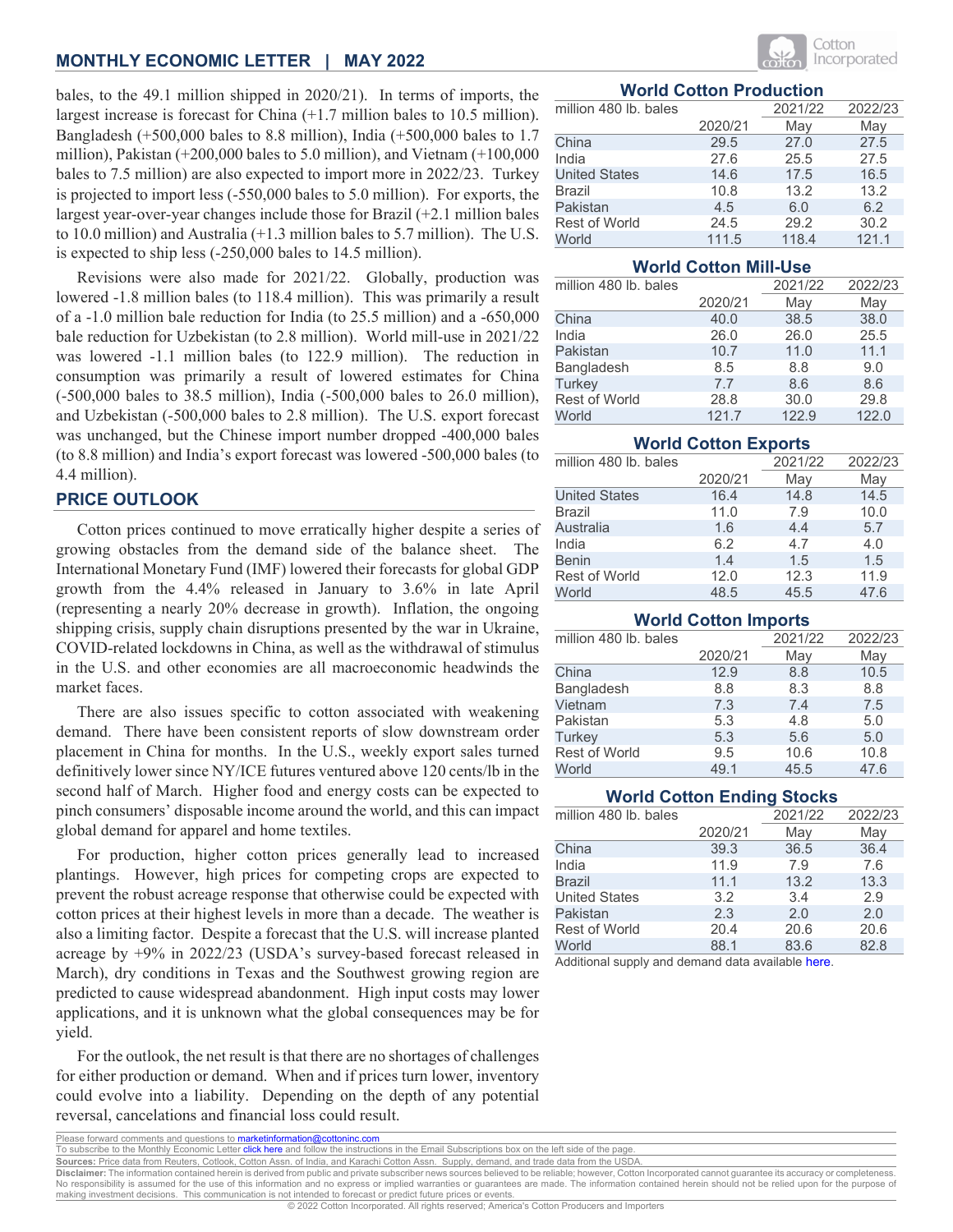<span id="page-2-0"></span>

|                | <b>List of Charts and Tables</b> |                              |                         |                         |  |  |  |
|----------------|----------------------------------|------------------------------|-------------------------|-------------------------|--|--|--|
| Daily          | A Index & NY Nearby              | <b>Chinese Prices</b>        | <b>Indian Prices</b>    | <b>Pakistani Prices</b> |  |  |  |
| <b>Monthly</b> | A Index & NY Nearby              | <b>Chinese Prices</b>        | <b>Indian Prices</b>    | <b>Pakistani Prices</b> |  |  |  |
| Tables         | <b>Balance Sheets (bales)</b>    | <b>Balance Sheets (tons)</b> | Supply & Demand (bales) | Supply & Demand (tons)  |  |  |  |





**One Year of Daily CC Index (Grade 328) Prices**



Note: Differences in price movement in local and international terms (cents/lb) due to changes in exchange rates.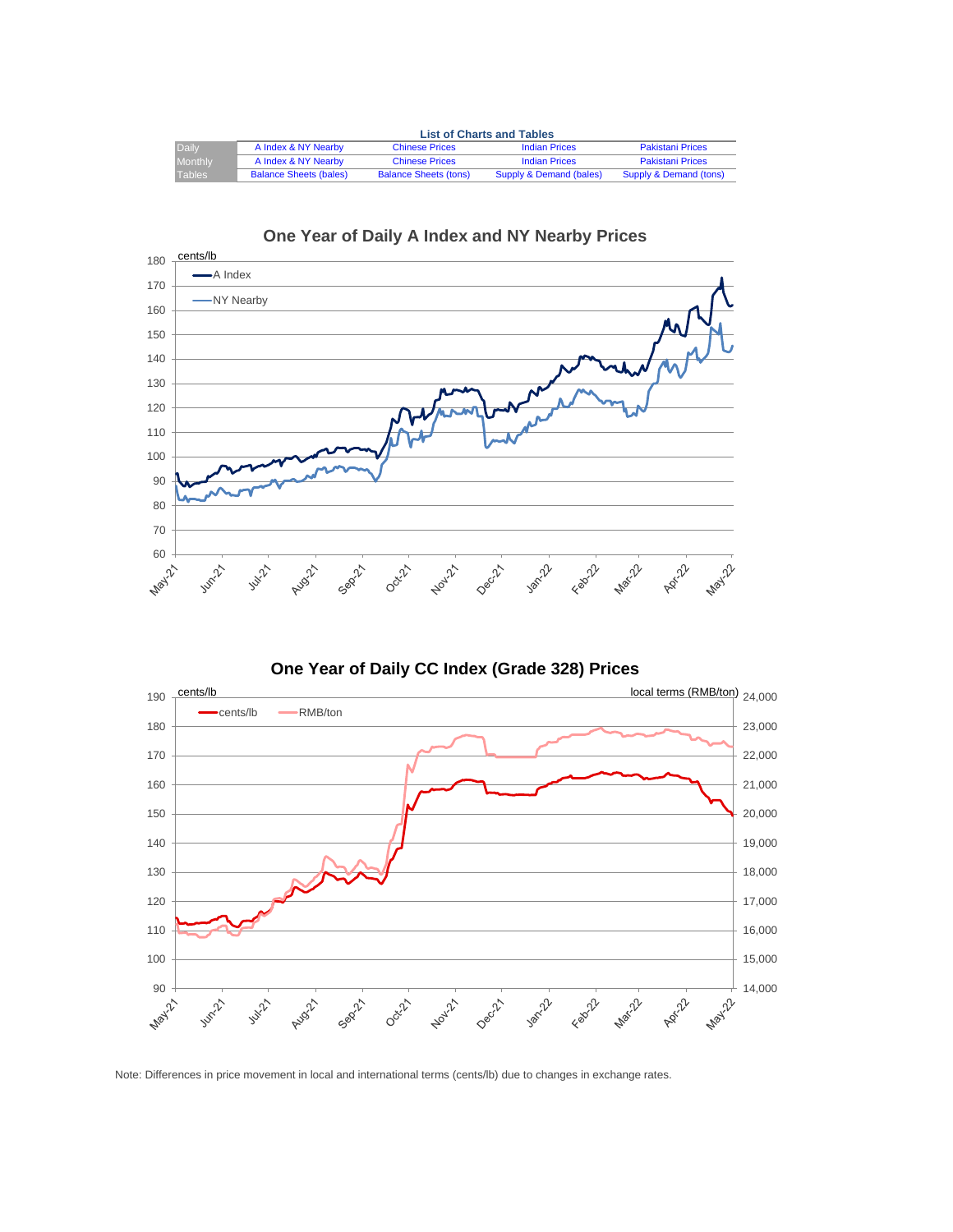

<span id="page-3-0"></span>

**One Year of Daily Indian Spot Prices (Shankar-6 Variety)**

**One Year of Daily Pakistani Spot Prices**



Note: Differences in price movement in local and international terms (cents/lb) due to changes in exchange rates.

[return to list of charts and tables](#page-2-0)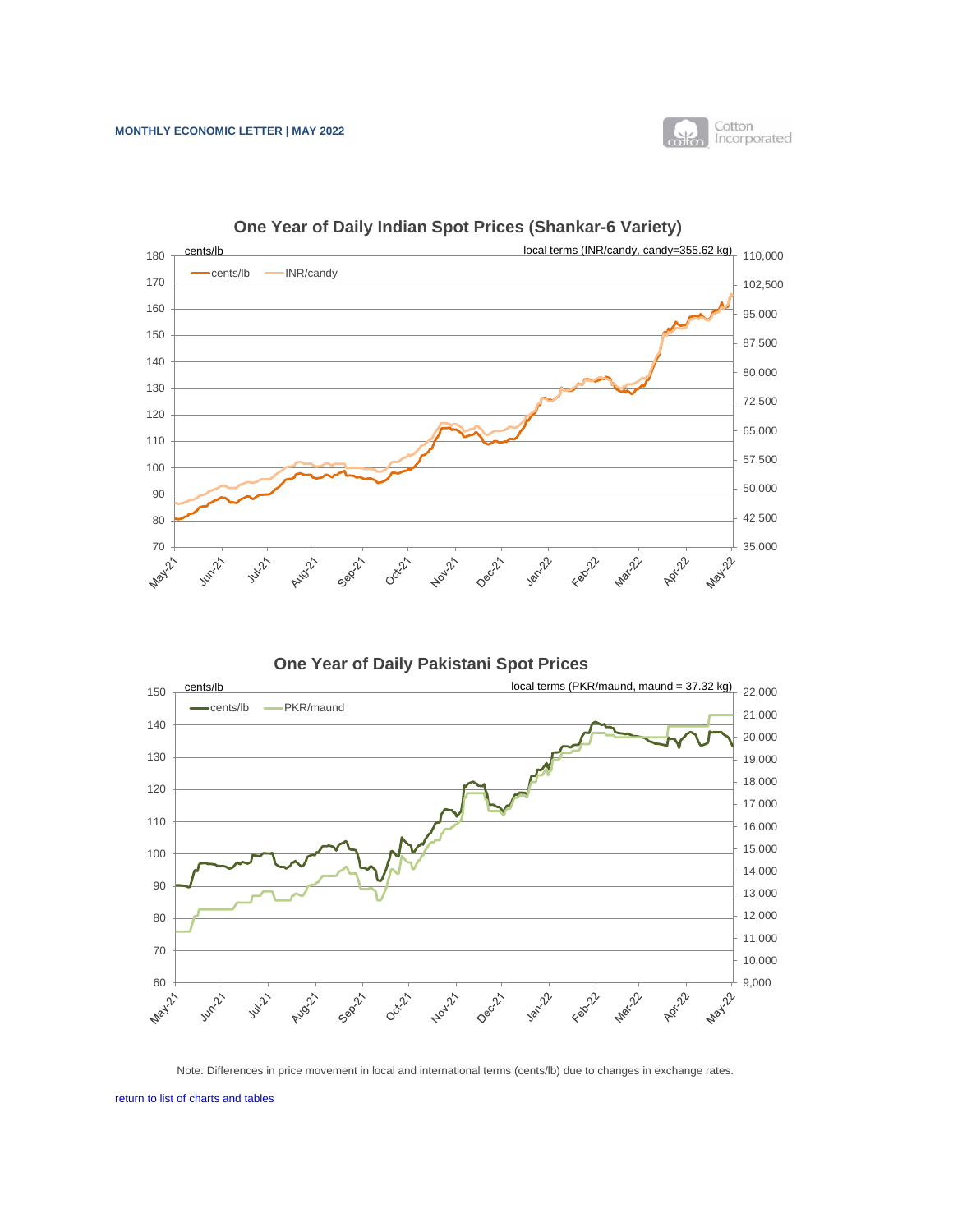

<span id="page-4-0"></span>



Note: Differences in price movement in local and international terms (cents/lb) due to changes in exchange rates.

[return to list of charts and tables](#page-2-0)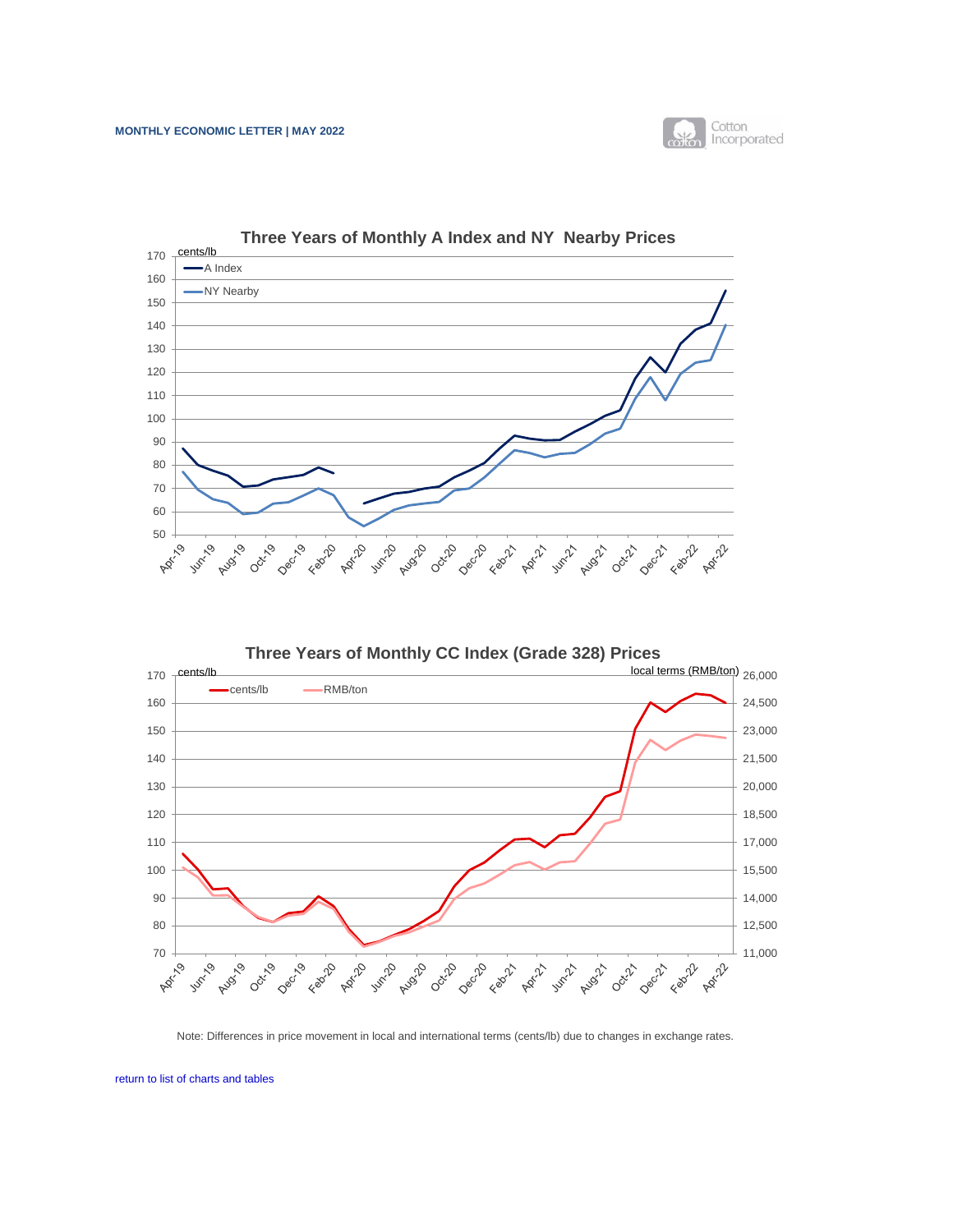

<span id="page-5-0"></span>

**Three Years of Monthly Indian Spot Prices (Shankar-6 Variety)**

**Three Years of Monthly Pakistani Spot Prices**



Note: Differences in price movement in local and international terms (cents/lb) due to changes in exchange rates.

[return to list of charts and tables](#page-2-0)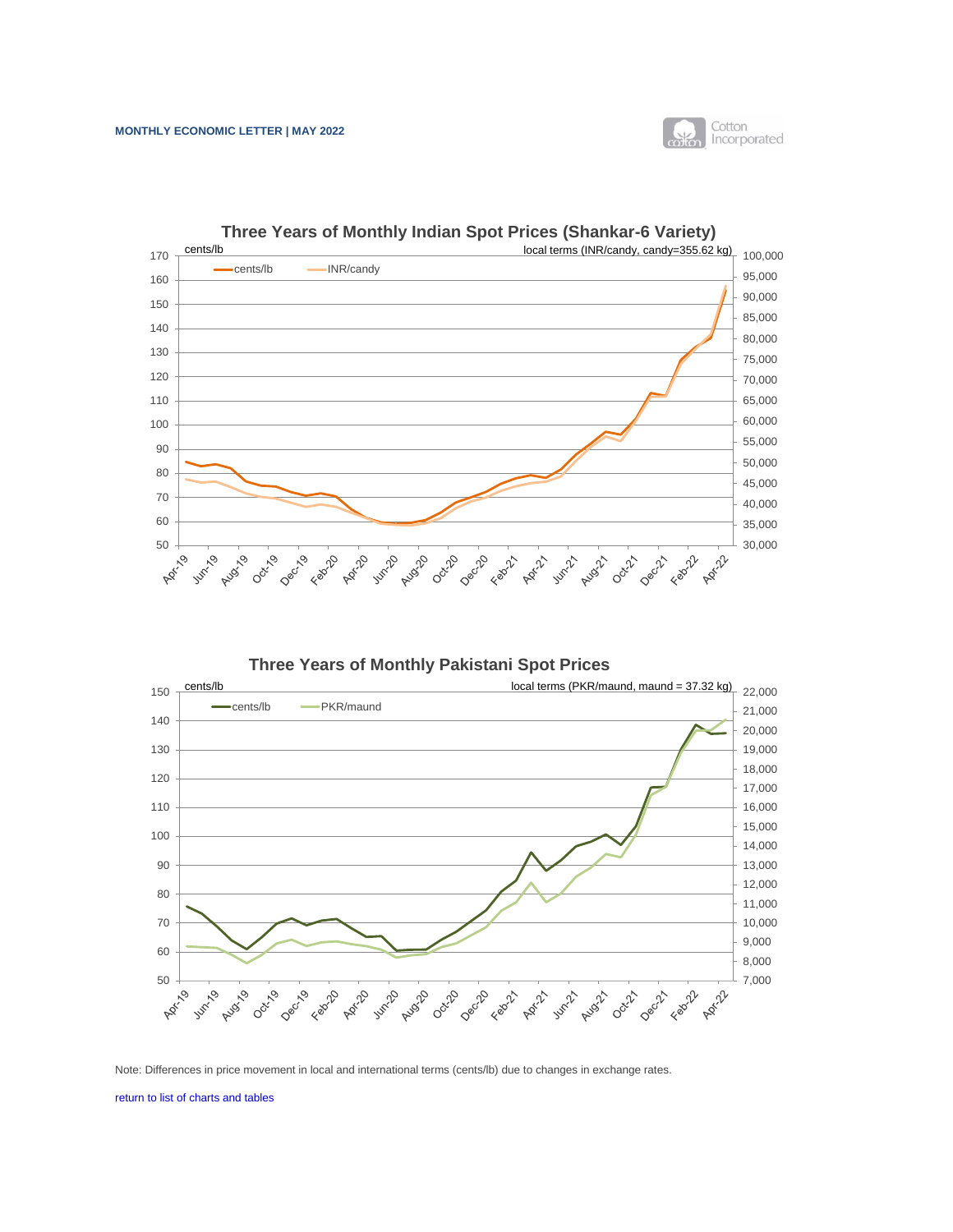

<span id="page-6-0"></span>

| <b>World Balance Sheet</b>            |               |               |               |               |               |                |
|---------------------------------------|---------------|---------------|---------------|---------------|---------------|----------------|
| million 480 lb. bales                 | 2017/18       | 2018/19       | 2019/20       | 2020/21       | 2021/22       | 2022/23<br>May |
| <b>Beginning Stocks</b><br>Production | 81.9<br>124.4 | 82.7<br>118.2 | 81.4<br>120.0 | 97.6<br>111.5 | 88.1<br>118.4 | 83.6<br>121.1  |
| Supply                                | 206.3         | 200.9         | 201.4         | 209.1         | 206.5         | 204.7          |
| Mill-Use                              | 123.6         | 120.5         | 103.3         | 121.7         | 122.9         | 122.0          |
| <b>Ending Stocks</b>                  | 82.7          | 81.4          | 97.6          | 88.1          | 83.6          | 82.8           |
| Stocks/Use Ratio                      | 66.9%         | 67.5%         | 94.5%         | 72.4%         | 68.0%         | 67.9%          |

| <b>China Balance Sheet</b> |         |         |         |         |                  |                |
|----------------------------|---------|---------|---------|---------|------------------|----------------|
| million 480 lb. bales      | 2017/18 | 2018/19 | 2019/20 | 2020/21 | 2021/22<br>April | 2022/23<br>May |
| <b>Beginning Stocks</b>    | 45.9    | 38.0    | 35.7    | 36.9    | 39.3             | 36.5           |
| Production                 | 27.5    | 27.8    | 27.3    | 29.5    | 27.0             | 27.5           |
| Imports                    | 5.7     | 9.6     | 7.1     | 12.9    | 8.8              | 10.5           |
| Supply                     | 79.1    | 75.4    | 70.1    | 79.3    | 75.1             | 74.5           |
| Mill-Use                   | 41.0    | 39.5    | 33.0    | 40.0    | 38.5             | 38.0           |
| Exports                    | 0.1     | 0.2     | 0.2     | 0.0     | 0.1              | 0.1            |
| Demand                     | 41.1    | 39.7    | 33.2    | 40.0    | 38.6             | 38.1           |
| <b>Ending Stocks</b>       | 38.0    | 35.7    | 36.9    | 39.3    | 36.5             | 36.4           |
| Stocks/Use Ratio           | 92.4%   | 89.8%   | 111.3%  | 98.1%   | 94.6%            | 95.7%          |

| <b>World-Less-China Balance Sheet</b> |         |         |         |         |         |         |  |  |
|---------------------------------------|---------|---------|---------|---------|---------|---------|--|--|
| million 480 lb. bales                 | 2017/18 | 2018/19 | 2019/20 | 2020/21 | 2021/22 | 2022/23 |  |  |
|                                       |         |         |         |         | April   | May     |  |  |
| <b>Beginning Stocks</b>               | 36.0    | 44.7    | 45.7    | 60.7    | 60.7    | 48.8    |  |  |
| Production                            | 96.9    | 90.5    | 92.7    | 82.0    | 91.4    | 93.6    |  |  |
| Imports from China                    | 0.1     | 0.2     | 0.2     | 0.0     | 0.1     | 0.1     |  |  |
| Supply                                | 133.0   | 135.4   | 138.6   | 142.7   | 152.3   | 142.4   |  |  |
| Mill-Use                              | 82.6    | 81.0    | 70.3    | 81.7    | 84.4    | 84.0    |  |  |
| <b>Exports to China</b>               | 5.7     | 9.6     | 7.1     | 12.9    | 8.8     | 10.5    |  |  |
| Demand                                | 88.3    | 90.7    | 77.4    | 94.5    | 93.2    | 94.5    |  |  |
| <b>Ending Stocks</b>                  | 44.7    | 45.7    | 60.7    | 48.8    | 47.2    | 46.4    |  |  |
| Stocks/Use Ratio                      | 50.6%   | 50.4%   | 78.5%   | 51.6%   | 50.6%   | 49.1%   |  |  |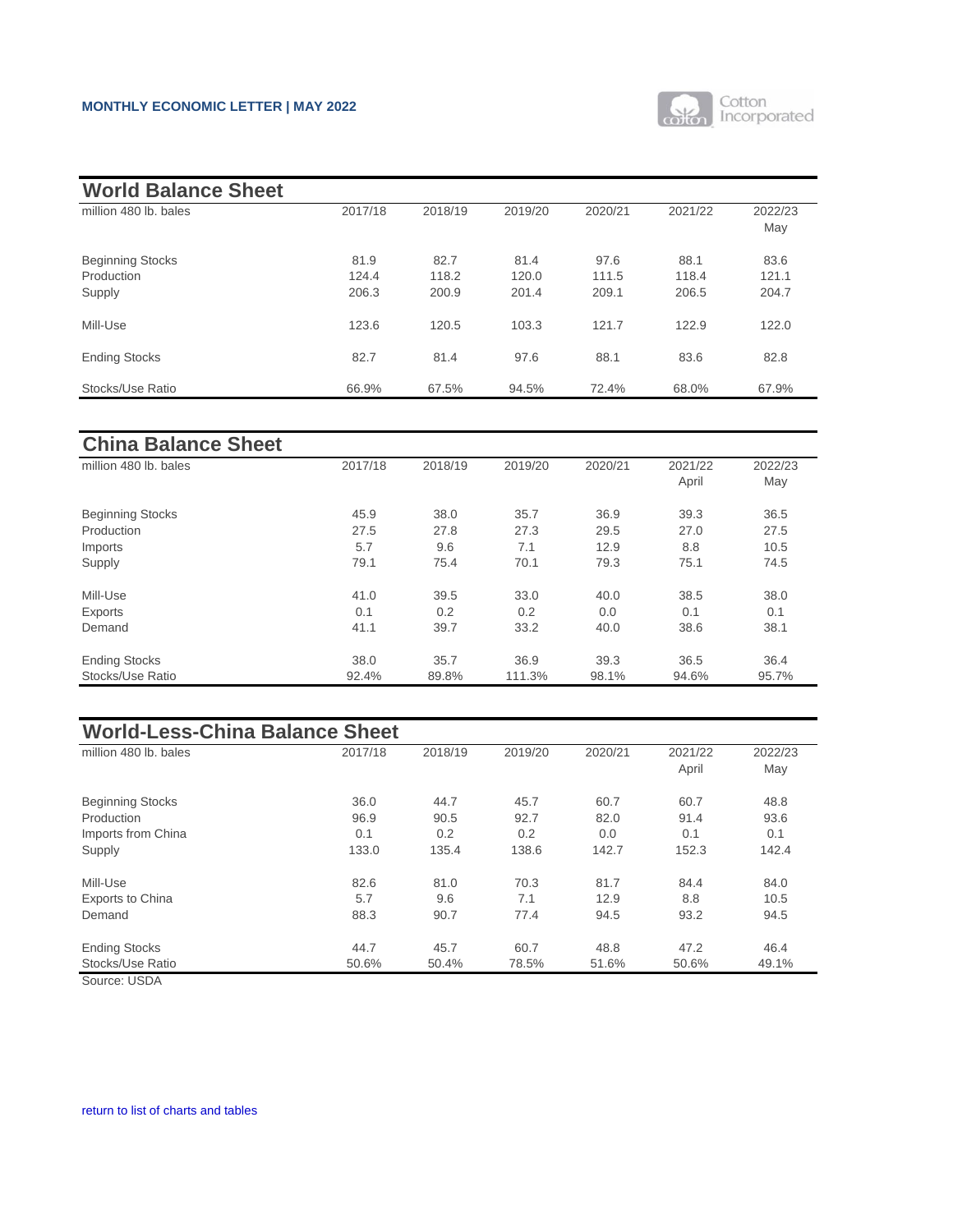

| <b>India Balance Sheet</b> |         |         |         |         |         |         |
|----------------------------|---------|---------|---------|---------|---------|---------|
| million 480 lb. bales      | 2017/18 | 2018/19 | 2019/20 | 2020/21 | 2021/22 | 2022/23 |
|                            |         |         |         |         | April   | May     |
| <b>Beginning Stocks</b>    | 7.9     | 8.6     | 8.6     | 15.7    | 11.9    | 7.9     |
| Production                 | 29.0    | 26.0    | 28.5    | 27.6    | 25.5    | 27.5    |
| Imports                    | 1.7     | 1.8     | 2.3     | 0.8     | 1.2     | 1.7     |
| Supply                     | 38.6    | 36.4    | 39.4    | 44.1    | 38.6    | 37.1    |
| Mill-Use                   | 24.8    | 24.3    | 20.5    | 26.0    | 26.0    | 25.5    |
| Exports                    | 5.2     | 3.5     | 3.2     | 6.2     | 4.7     | 4.0     |
| Demand                     | 29.9    | 27.8    | 23.7    | 32.2    | 30.7    | 29.5    |
| <b>Ending Stocks</b>       | 8.6     | 8.6     | 15.7    | 11.9    | 7.9     | 7.6     |
| Stocks/Use Ratio           | 28.8%   | 30.9%   | 66.2%   | 37.1%   | 25.9%   | 25.9%   |

| <b>U.S. Balance Sheet</b> |         |         |         |         |         |         |
|---------------------------|---------|---------|---------|---------|---------|---------|
| million 480 lb. bales     | 2017/18 | 2018/19 | 2019/20 | 2020/21 | 2021/22 | 2022/23 |
|                           |         |         |         |         | April   | May     |
| <b>Beginning Stocks</b>   | 2.8     | 4.2     | 4.9     | 7.3     | 3.2     | 3.4     |
| Production                | 20.9    | 18.4    | 19.9    | 14.6    | 17.5    | 16.5    |
| Imports                   | 0.0     | 0.0     | 0.0     | 0.0     | 0.0     | 0.0     |
| Supply                    | 23.7    | 22.6    | 24.8    | 21.9    | 20.7    | 19.9    |
| Mill-Use                  | 3.2     | 3.0     | 2.2     | 2.4     | 2.6     | 2.5     |
| Exports                   | 16.3    | 14.8    | 15.5    | 16.4    | 14.8    | 14.5    |
| Demand                    | 19.5    | 17.8    | 17.7    | 18.8    | 17.3    | 17.0    |
| <b>Ending Stocks</b>      | 4.2     | 4.9     | 7.3     | 3.2     | 3.4     | 2.9     |
| Stocks/Use Ratio          | 21.5%   | 27.2%   | 41.0%   | 16.8%   | 19.7%   | 17.1%   |

| 2017/18 | 2018/19 | 2019/20 | 2020/21 | 2021/22 | 2022/23 |
|---------|---------|---------|---------|---------|---------|
|         |         |         |         |         | May     |
| 2.3     | 2.8     | 2.5     | 3.2     | 2.3     | 2.0     |
| 8.2     | 7.6     | 6.2     | 4.5     | 6.0     | 6.2     |
| 3.4     | 2.9     | 4.0     | 5.3     | 4.8     | 5.0     |
| 13.9    | 13.3    | 12.7    | 13.0    | 13.1    | 13.2    |
| 10.9    | 10.7    | 9.4     | 10.7    | 11.0    | 11.1    |
| 0.2     | 0.1     | 0.1     | 0.0     | 0.1     | 0.1     |
| 11.1    | 10.8    | 9.5     | 10.7    | 11.1    | 11.2    |
| 2.8     | 2.5     | 3.2     | 2.3     | 2.0     | 2.0     |
| 25.6%   | 23.2%   | 33.7%   | 21.1%   | 18.0%   | 18.1%   |
|         |         |         |         |         | April   |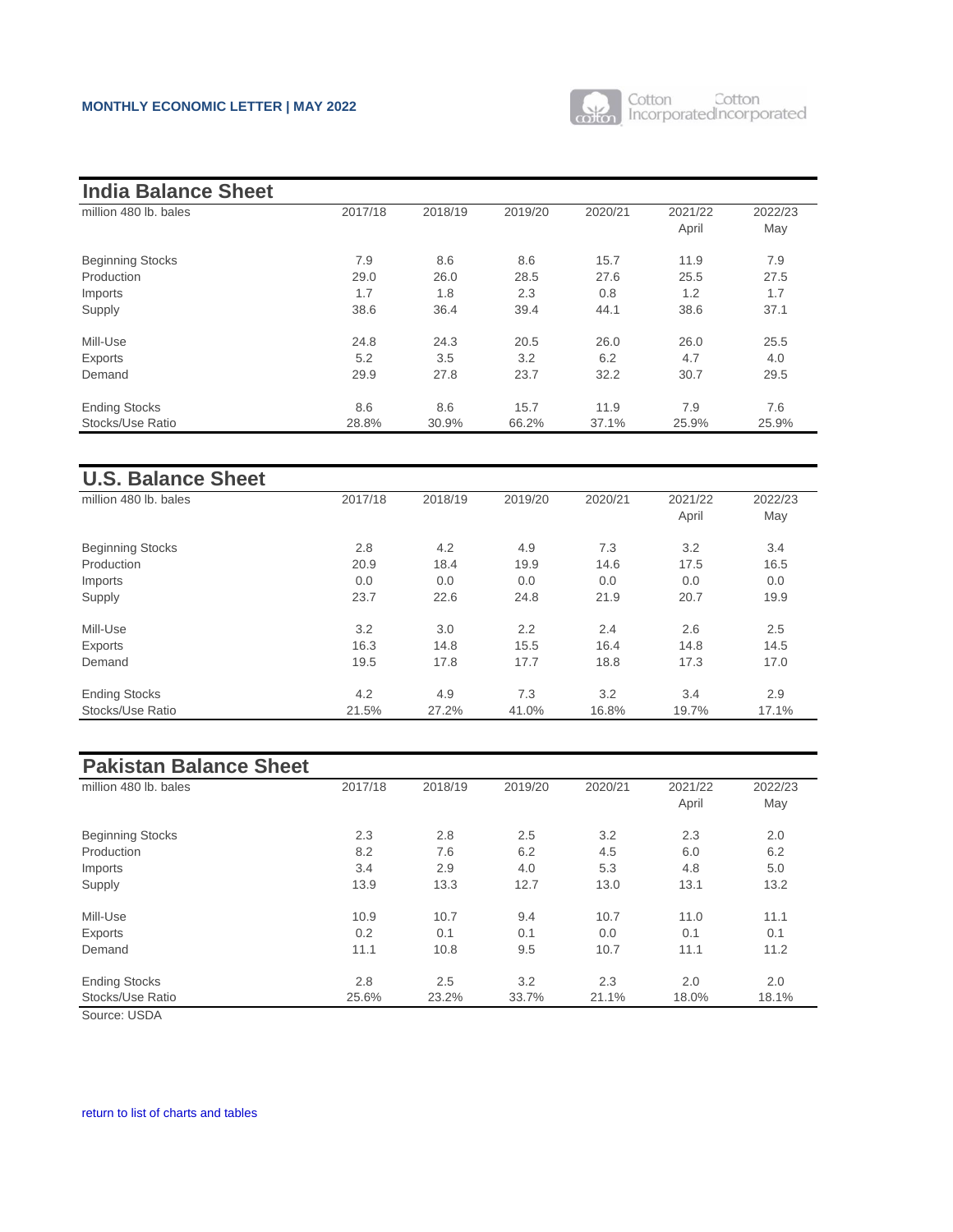

<span id="page-8-0"></span>

| <b>World Cotton Production</b> |         |         |         |         |                  |                |  |
|--------------------------------|---------|---------|---------|---------|------------------|----------------|--|
| million 480 lb. bales          | 2017/18 | 2018/19 | 2019/20 | 2020/21 | 2021/22<br>April | 2022/23<br>May |  |
| China                          | 27.5    | 27.8    | 27.3    | 29.5    | 27.0             | 27.5           |  |
| India                          | 29.0    | 26.0    | 28.5    | 27.6    | 25.5             | 27.5           |  |
| <b>United States</b>           | 20.9    | 18.4    | 19.9    | 14.6    | 17.5             | 16.5           |  |
| <b>Brazil</b>                  | 9.2     | 13.0    | 13.8    | 10.8    | 13.2             | 13.2           |  |
| Pakistan                       | 8.2     | 7.6     | 6.2     | 4.5     | 6.0              | 6.2            |  |
| Australia                      | 4.8     | 2.2     | 0.6     | 2.8     | 5.5              | 5.5            |  |
| Turkey                         | 4.0     | 3.8     | 3.5     | 2.9     | 3.8              | 4.3            |  |
| <b>Uzbekistan</b>              | 4.4     | 2.8     | 2.4     | 3.2     | 2.8              | 3.0            |  |
| <b>Benin</b>                   | 1.1     | 1.4     | 1.4     | 1.5     | 1.5              | 1.5            |  |
| Mali                           | 1.4     | 1.3     | 1.4     | 0.3     | 1.4              | 1.5            |  |
| Greece                         | 1.2     | 1.4     | 1.7     | 1.4     | 1.4              | 1.4            |  |
| Mexico                         | 1.6     | 1.7     | 1.6     | 1.0     | 1.2              | 1.3            |  |
| <b>Burkina Faso</b>            | 1.2     | 0.9     | 0.9     | 1.0     | 1.0              | 1.1            |  |
| <b>Rest of World</b>           | 9.8     | 10.1    | 10.9    | 10.5    | 10.7             | 10.7           |  |
| African Franc Zone             | 3.9     | 4.2     | 4.6     | 3.7     | 5.0              | 4.9            |  |
| <b>EU-27</b>                   | 1.5     | 1.7     | 2.0     | 1.7     | 1.6              | 1.6            |  |
| World                          | 124.4   | 118.2   | 120.0   | 111.5   | 118.4            | 121.1          |  |

| <b>World Cotton Exports</b> |         |         |         |         |                  |                |
|-----------------------------|---------|---------|---------|---------|------------------|----------------|
| million 480 lb. bales       | 2017/18 | 2018/19 | 2019/20 | 2020/21 | 2021/22<br>April | 2022/23<br>May |
| <b>United States</b>        | 16.3    | 14.8    | 15.5    | 16.4    | 14.8             | 14.5           |
| <b>Brazil</b>               | 4.2     | 6.0     | 8.9     | 11.0    | 7.9              | 10.0           |
| Australia                   | 3.9     | 3.6     | 1.4     | 1.6     | 4.4              | 5.7            |
| India                       | 5.2     | 3.5     | 3.2     | 6.2     | 4.7              | 4.0            |
| <b>Benin</b>                | 1.1     | 1.4     | 1.0     | 1.4     | 1.5              | 1.5            |
| Mali                        | 1.3     | 1.4     | 1.2     | 0.6     | 1.3              | 1.4            |
| Greece                      | 1.1     | 1.4     | 1.5     | 1.6     | 1.4              | 1.3            |
| <b>Burkina Faso</b>         | 1.2     | 0.8     | 0.9     | 1.1     | 0.9              | 1.0            |
| Cote d'Ivoire               | 0.6     | 0.9     | 0.6     | 1.2     | 1.4              | 1.0            |
| Argentina                   | 0.2     | 0.5     | 0.4     | 0.6     | 0.7              | 0.7            |
| Cameroon                    | 0.4     | 0.6     | 0.5     | 0.7     | 0.7              | 0.7            |
| Turkey                      | 0.5     | 0.7     | 0.5     | 0.6     | 0.7              | 0.7            |
| Sudan                       | 0.4     | 0.4     | 0.4     | 0.5     | 0.6              | 0.5            |
| <b>Rest of World</b>        | 5.4     | 5.5     | 5.1     | 5.2     | 4.7              | 4.7            |
| African Franc Zone          | 3.6     | 4.3     | 3.4     | 4.0     | 5.2              | 4.8            |
| <b>EU-27</b>                | 1.4     | 1.7     | 1.8     | 2.0     | 1.7              | 1.5            |
| World                       | 41.6    | 41.5    | 41.1    | 48.5    | 45.5             | 47.6           |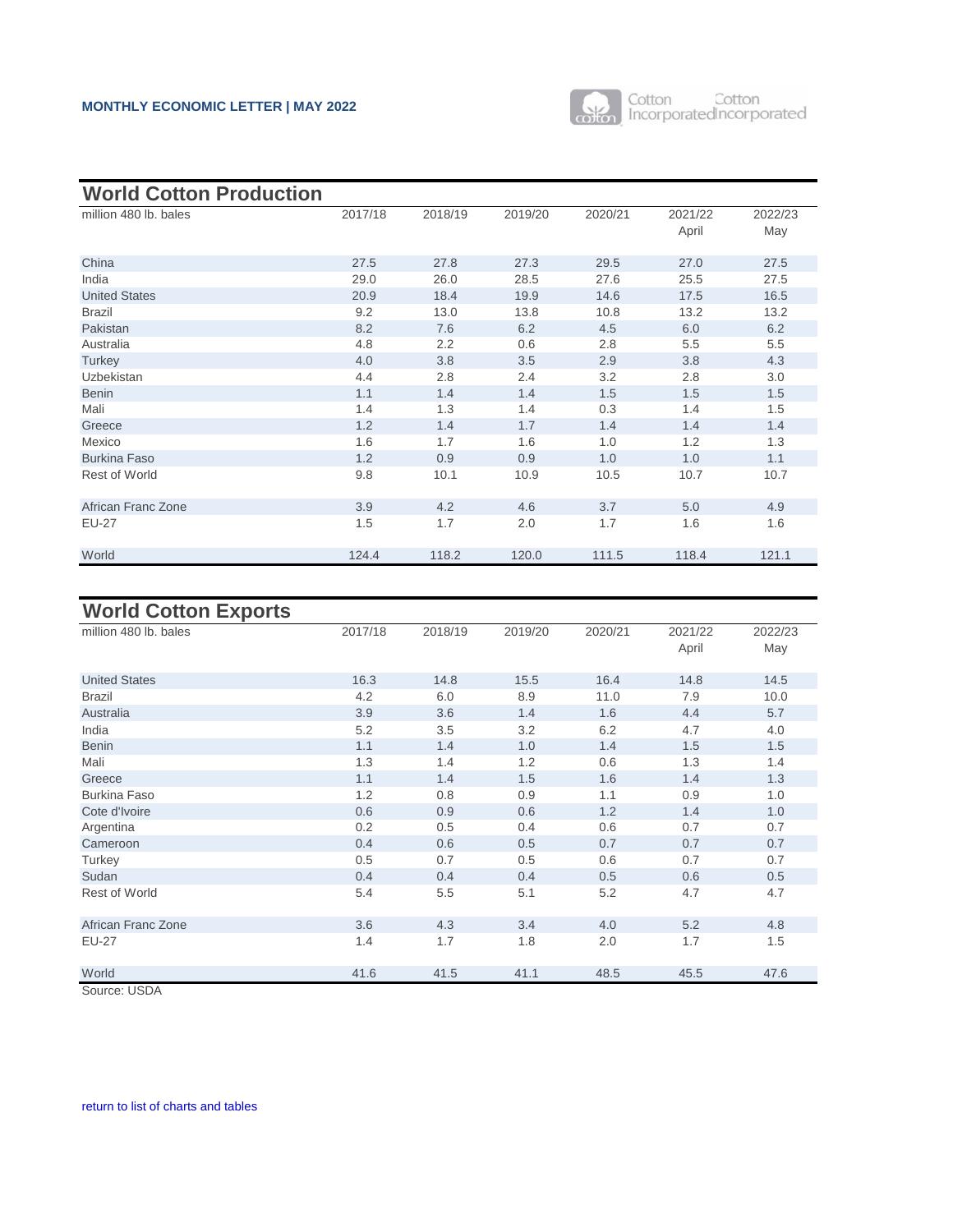

| <b>World Cotton Mill-Use</b> |         |         |         |         |         |         |
|------------------------------|---------|---------|---------|---------|---------|---------|
| million 480 lb. bales        | 2017/18 | 2018/19 | 2019/20 | 2020/21 | 2021/22 | 2022/23 |
|                              |         |         |         |         | April   | May     |
| China                        | 41.0    | 39.5    | 33.0    | 40.0    | 38.5    | 38.0    |
| India                        | 24.8    | 24.3    | 20.5    | 26.0    | 26.0    | 25.5    |
| Pakistan                     | 10.9    | 10.7    | 9.4     | 10.7    | 11.0    | 11.1    |
| Bangladesh                   | 7.5     | 7.2     | 6.9     | 8.5     | 8.8     | 9.0     |
| Turkey                       | 7.6     | 6.9     | 6.6     | 7.7     | 8.6     | 8.6     |
| Vietnam                      | 6.6     | 7.0     | 6.6     | 7.3     | 7.4     | 7.5     |
| <b>Brazil</b>                | 3.4     | 3.4     | 2.7     | 3.1     | 3.2     | 3.2     |
| <b>Uzbekistan</b>            | 2.4     | 2.7     | 2.6     | 2.8     | 2.8     | 2.8     |
| Indonesia                    | 3.5     | 3.2     | 2.4     | 2.5     | 2.6     | 2.5     |
| <b>United States</b>         | 3.2     | 3.0     | 2.2     | 2.4     | 2.6     | 2.5     |
| Mexico                       | 1.9     | 2.0     | 1.5     | 1.7     | 2.0     | 2.1     |
| Turkmenistan                 | 0.7     | 0.8     | 0.7     | 0.8     | 0.8     | 0.8     |
| Iran                         | 0.6     | 0.6     | 0.5     | 0.7     | 0.8     | 0.8     |
| <b>Rest of World</b>         | 9.6     | 9.3     | 7.7     | 7.5     | 8.0     | 7.7     |
| African Franc Zone           | 0.1     | 0.1     | 0.1     | 0.1     | 0.1     | 0.1     |
| <b>EU-27</b>                 | 0.7     | 0.7     | 0.6     | 0.6     | 0.6     | 0.6     |
| World                        | 123.6   | 120.5   | 103.3   | 121.7   | 122.9   | 122.0   |

| <b>World Cotton Imports</b> |         |         |         |         |                  |                |
|-----------------------------|---------|---------|---------|---------|------------------|----------------|
| million 480 lb. bales       | 2017/18 | 2018/19 | 2019/20 | 2020/21 | 2021/22<br>April | 2022/23<br>May |
| China                       | 5.7     | 9.6     | 7.1     | 12.9    | 8.8              | 10.5           |
| Bangladesh                  | 7.6     | 7.0     | 7.5     | 8.8     | 8.3              | 8.8            |
| Vietnam                     | 7.0     | 6.9     | 6.5     | 7.3     | 7.4              | 7.5            |
| Pakistan                    | 3.4     | 2.9     | 4.0     | 5.3     | 4.8              | 5.0            |
| Turkey                      | 4.4     | 3.6     | 4.7     | 5.3     | 5.6              | 5.0            |
| Indonesia                   | 3.5     | 3.1     | 2.5     | 2.3     | 2.6              | 2.5            |
| India                       | 1.7     | 1.8     | 2.3     | 0.8     | 1.2              | 1.7            |
| Mexico                      | 0.9     | 0.9     | 0.6     | 0.9     | 1.1              | 1.1            |
| Thailand                    | 1.1     | 1.1     | 0.7     | 0.6     | 0.7              | 0.7            |
| Egypt                       | 0.6     | 0.5     | 0.5     | 0.6     | 0.6              | 0.6            |
| South Korea                 | 0.9     | 0.8     | 0.6     | 0.6     | 0.6              | 0.6            |
| Malaysia                    | 0.7     | 0.7     | 0.7     | 0.6     | 0.6              | 0.5            |
| Iran                        | 0.3     | 0.3     | 0.2     | 0.4     | 0.4              | 0.4            |
| <b>Rest of World</b>        | 3.7     | 3.3     | 2.7     | 2.6     | 2.9              | 2.7            |
| African Franc Zone          | 0.0     | 0.0     | 0.0     | 0.0     | 0.0              | 0.0            |
| <b>EU-27</b>                | 0.7     | 0.6     | 0.6     | 0.6     | 0.6              | 0.6            |
| <b>World Total</b>          | 41.6    | 42.5    | 40.6    | 49.1    | 45.5             | 47.6           |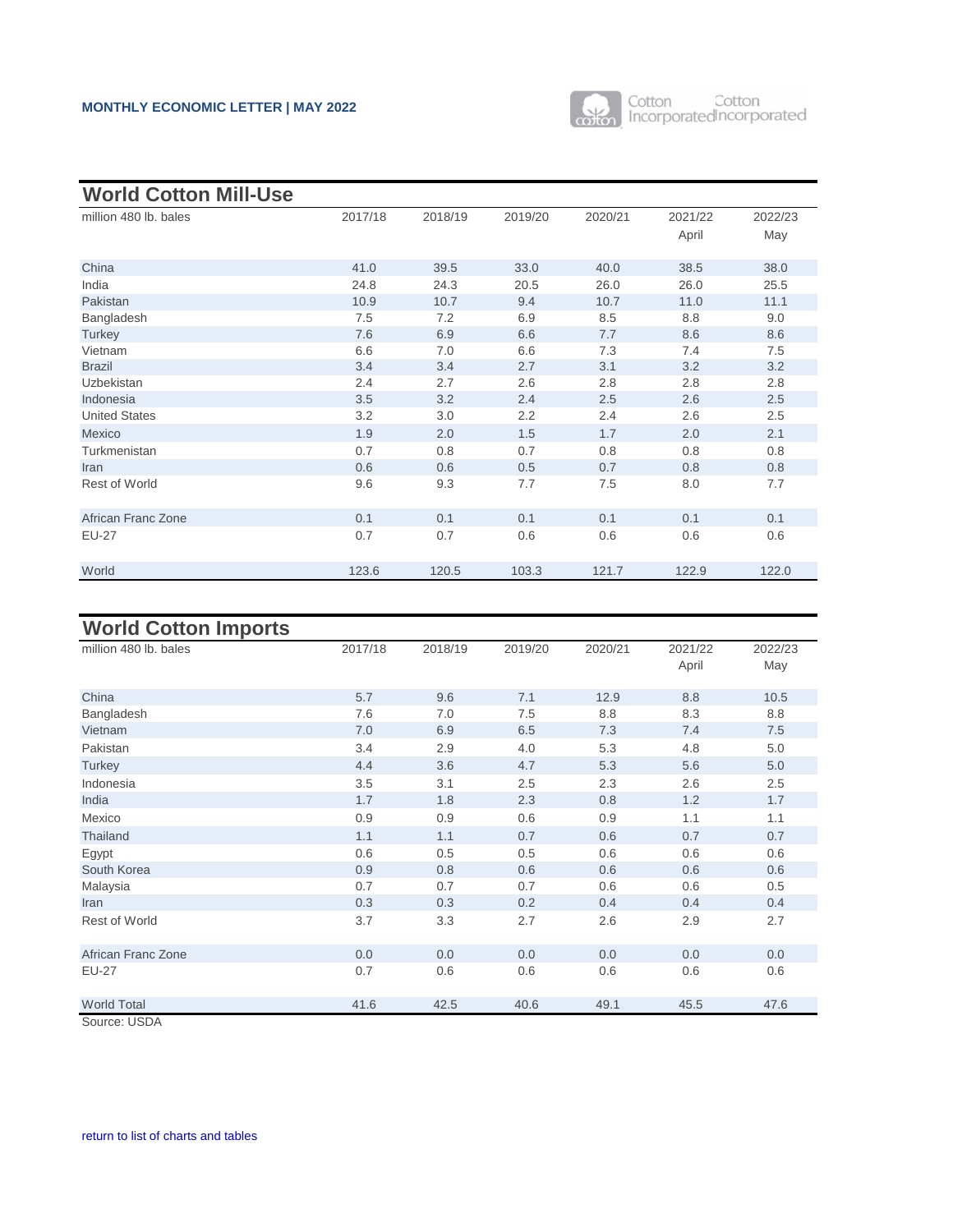

<span id="page-10-0"></span>

| <b>World Balance Sheet</b> |         |         |         |         |         |         |
|----------------------------|---------|---------|---------|---------|---------|---------|
| million metric tons        | 2017/18 | 2018/19 | 2019/20 | 2020/21 | 2021/22 | 2022/23 |
|                            |         |         |         |         | April   | May     |
| <b>Beginning Stocks</b>    | 17.8    | 18.0    | 17.7    | 21.3    | 19.2    | 18.2    |
| Production                 | 27.1    | 25.7    | 26.1    | 24.3    | 25.8    | 26.4    |
| Supply                     | 44.9    | 43.7    | 43.8    | 45.5    | 45.0    | 44.6    |
| Mill-Use                   | 26.9    | 26.2    | 22.5    | 26.5    | 26.8    | 26.6    |
| <b>Ending Stocks</b>       | 18.0    | 17.7    | 21.3    | 19.2    | 18.2    | 18.0    |
| Stocks/Use Ratio           | 66.9%   | 67.5%   | 94.5%   | 72.4%   | 68.0%   | 67.9%   |

| ------                  |         |         |         |         |         |         |
|-------------------------|---------|---------|---------|---------|---------|---------|
| million metric tons     | 2017/18 | 2018/19 | 2019/20 | 2020/21 | 2021/22 | 2022/23 |
|                         |         |         |         |         | April   | May     |
| <b>Beginning Stocks</b> | 10.0    | 8.3     | 7.8     | 8.0     | 8.5     | 7.9     |
| Production              | 6.0     | 6.0     | 5.9     | 6.4     | 5.9     | 6.0     |
| Imports                 | 1.2     | 2.1     | 1.6     | 2.8     | 1.9     | 2.3     |
| Supply                  | 17.2    | 16.4    | 15.3    | 17.3    | 16.3    | 16.2    |
| Mill-Use                | 8.9     | 8.6     | 7.2     | 8.7     | 8.4     | 8.3     |
| Exports                 | 0.0     | 0.0     | 0.0     | 0.0     | 0.0     | 0.0     |
| Demand                  | 9.0     | 8.6     | 7.2     | 8.7     | 8.4     | 8.3     |
| <b>Ending Stocks</b>    | 8.3     | 7.8     | 8.0     | 8.5     | 7.9     | 7.9     |
| Stocks/Use Ratio        | 92.4%   | 89.8%   | 111.3%  | 98.1%   | 94.6%   | 95.7%   |

| <b>World-Less-China Balance Sheet</b> |         |         |         |         |         |         |  |  |
|---------------------------------------|---------|---------|---------|---------|---------|---------|--|--|
| million metric tons                   | 2017/18 | 2018/19 | 2019/20 | 2020/21 | 2021/22 | 2022/23 |  |  |
|                                       |         |         |         |         | April   | May     |  |  |
| <b>Beginning Stocks</b>               | 7.8     | 9.7     | 10.0    | 13.2    | 13.2    | 10.6    |  |  |
| Production                            | 21.1    | 19.7    | 20.2    | 17.8    | 19.9    | 20.4    |  |  |
| Imports from China                    | 0.0     | 0.0     | 0.0     | 0.0     | 0.0     | 0.0     |  |  |
| Supply                                | 29.0    | 29.5    | 30.2    | 31.1    | 33.2    | 31.0    |  |  |
| Mill-Use                              | 18.0    | 17.6    | 15.3    | 17.8    | 18.4    | 18.3    |  |  |
| <b>Exports to China</b>               | 1.2     | 2.1     | 1.6     | 2.8     | 1.9     | 2.3     |  |  |
| Demand                                | 19.2    | 19.7    | 16.9    | 20.6    | 20.3    | 20.6    |  |  |
| <b>Ending Stocks</b>                  | 9.7     | 10.0    | 13.2    | 10.6    | 10.3    | 10.1    |  |  |
| Stocks/Use Ratio                      | 50.6%   | 50.4%   | 78.5%   | 51.6%   | 50.6%   | 49.1%   |  |  |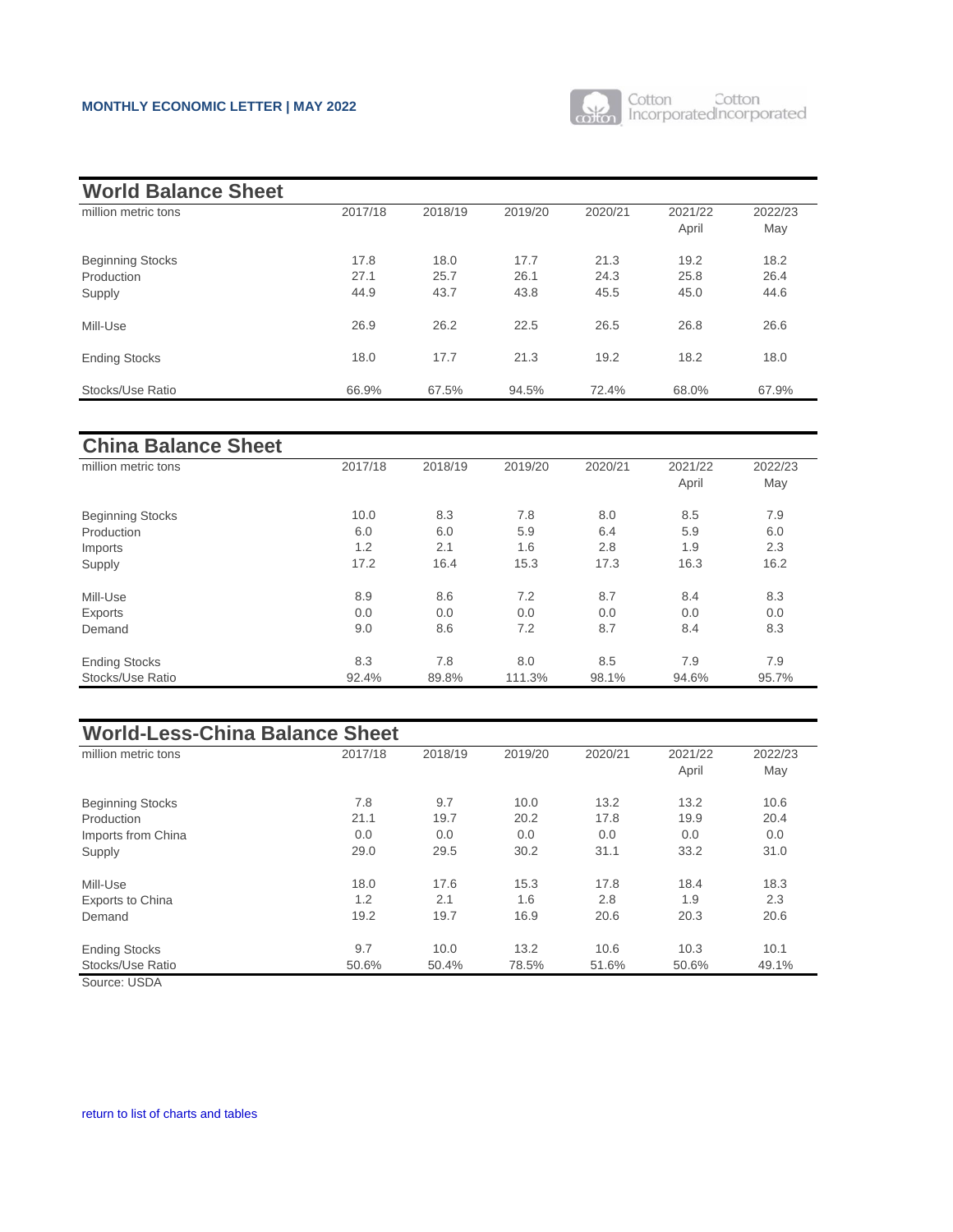

| <b>India Balance Sheet</b> |         |         |         |         |         |         |
|----------------------------|---------|---------|---------|---------|---------|---------|
| million metric tons        | 2017/18 | 2018/19 | 2019/20 | 2020/21 | 2021/22 | 2022/23 |
|                            |         |         |         |         | April   | May     |
| <b>Beginning Stocks</b>    | 1.7     | 1.9     | 1.9     | 3.4     | 2.6     | 1.7     |
| Production                 | 6.3     | 5.7     | 6.2     | 6.0     | 5.6     | 6.0     |
| Imports                    | 0.4     | 0.4     | 0.5     | 0.2     | 0.3     | 0.4     |
| Supply                     | 8.4     | 7.9     | 8.6     | 9.6     | 8.4     | 8.1     |
| Mill-Use                   | 5.4     | 5.3     | 4.5     | 5.7     | 5.7     | 5.6     |
| Exports                    | 1.1     | 0.8     | 0.7     | 1.3     | 1.0     | 0.9     |
| Demand                     | 6.5     | 6.1     | 5.2     | 7.0     | 6.7     | 6.4     |
| <b>Ending Stocks</b>       | 1.9     | 1.9     | 3.4     | 2.6     | 1.7     | 1.7     |
| Stocks/Use Ratio           | 28.8%   | 30.9%   | 66.2%   | 37.1%   | 25.9%   | 25.9%   |

| <b>U.S. Balance Sheet</b> |         |         |         |         |         |         |
|---------------------------|---------|---------|---------|---------|---------|---------|
| million metric tons       | 2017/18 | 2018/19 | 2019/20 | 2020/21 | 2021/22 | 2022/23 |
|                           |         |         |         |         | April   | May     |
| <b>Beginning Stocks</b>   | 0.6     | 0.9     | 1.1     | 1.6     | 0.7     | 0.7     |
| Production                | 4.6     | 4.0     | 4.3     | 3.2     | 3.8     | 3.6     |
| Imports                   | 0.0     | 0.0     | 0.0     | 0.0     | 0.0     | 0.0     |
| Supply                    | 5.2     | 4.9     | 5.4     | 4.8     | 4.5     | 4.3     |
| Mill-Use                  | 0.7     | 0.6     | 0.5     | 0.5     | 0.6     | 0.5     |
| Exports                   | 3.5     | 3.2     | 3.4     | 3.6     | 3.2     | 3.2     |
| Demand                    | 4.2     | 3.9     | 3.8     | 4.1     | 3.8     | 3.7     |
| <b>Ending Stocks</b>      | 0.9     | 1.1     | 1.6     | 0.7     | 0.7     | 0.6     |
| Stocks/Use Ratio          | 21.5%   | 27.2%   | 41.0%   | 16.8%   | 19.7%   | 17.1%   |

| <b>Pakistan Balance Sheet</b> |         |         |         |         |         |         |
|-------------------------------|---------|---------|---------|---------|---------|---------|
| million metric tons           | 2017/18 | 2018/19 | 2019/20 | 2020/21 | 2021/22 | 2022/23 |
|                               |         |         |         |         | April   | May     |
| <b>Beginning Stocks</b>       | 0.5     | 0.6     | 0.5     | 0.7     | 0.5     | 0.4     |
| Production                    | 1.8     | 1.7     | 1.3     | 1.0     | 1.3     | 1.3     |
| Imports                       | 0.7     | 0.6     | 0.9     | 1.2     | 1.0     | 1.1     |
| Supply                        | 3.0     | 2.9     | 2.8     | 2.8     | 2.8     | 2.9     |
| Mill-Use                      | 2.4     | 2.3     | 2.0     | 2.3     | 2.4     | 2.4     |
| Exports                       | 0.0     | 0.0     | 0.0     | 0.0     | 0.0     | 0.0     |
| Demand                        | 2.4     | 2.3     | 2.1     | 2.3     | 2.4     | 2.4     |
| <b>Ending Stocks</b>          | 0.6     | 0.5     | 0.7     | 0.5     | 0.4     | 0.4     |
| Stocks/Use Ratio              | 25.6%   | 23.2%   | 33.7%   | 21.1%   | 18.0%   | 18.1%   |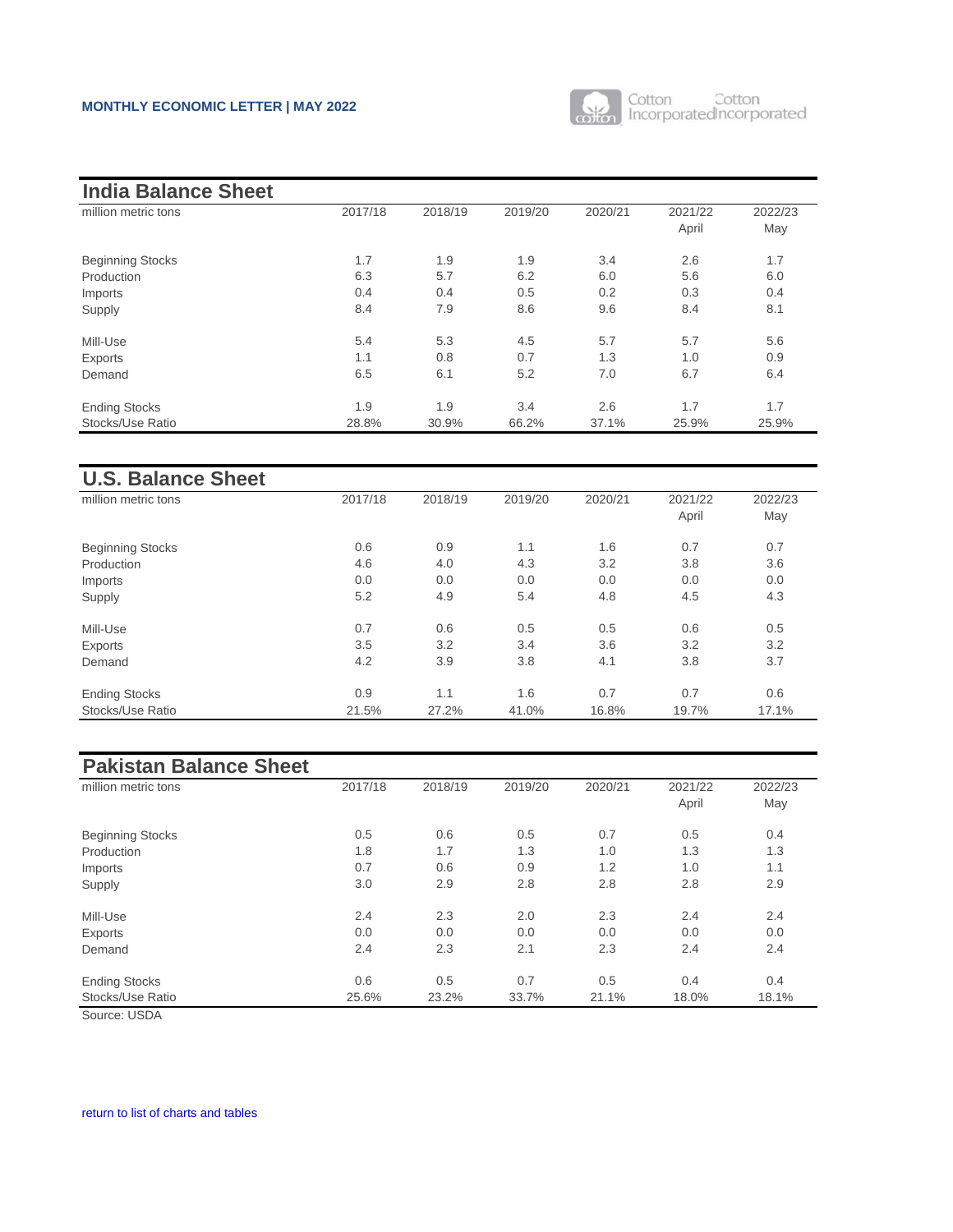

<span id="page-12-0"></span>

| <b>World Cotton Production</b> |         |         |         |         |                  |                |
|--------------------------------|---------|---------|---------|---------|------------------|----------------|
| million metric tons            | 2017/18 | 2018/19 | 2019/20 | 2020/21 | 2021/22<br>April | 2022/23<br>May |
| China                          | 6.0     | 6.0     | 5.9     | 6.4     | 5.9              | 6.0            |
| India                          | 6.3     | 5.7     | 6.2     | 6.0     | 5.6              | 6.0            |
| <b>United States</b>           | 4.6     | 4.0     | 4.3     | 3.2     | 3.8              | 3.6            |
| <b>Brazil</b>                  | 2.0     | 2.8     | 3.0     | 2.4     | 2.9              | 2.9            |
| Pakistan                       | 1.8     | 1.7     | 1.3     | 1.0     | 1.3              | 1.3            |
| Australia                      | 1.0     | 0.5     | 0.1     | 0.6     | 1.2              | 1.2            |
| Turkey                         | 0.9     | 0.8     | 0.8     | 0.6     | 0.8              | 0.9            |
| Uzbekistan                     | 0.9     | 0.6     | 0.5     | 0.7     | 0.6              | 0.7            |
| <b>Benin</b>                   | 0.2     | 0.3     | 0.3     | 0.3     | 0.3              | 0.3            |
| Mali                           | 0.3     | 0.3     | 0.3     | 0.1     | 0.3              | 0.3            |
| Greece                         | 0.3     | 0.3     | 0.4     | 0.3     | 0.3              | 0.3            |
| Mexico                         | 0.3     | 0.4     | 0.3     | 0.2     | 0.3              | 0.3            |
| <b>Burkina Faso</b>            | 0.3     | 0.2     | 0.2     | 0.2     | 0.2              | 0.2            |
| <b>Rest of World</b>           | 2.1     | 2.2     | 2.4     | 2.3     | 2.3              | 2.3            |
| African Franc Zone             | 0.8     | 0.9     | 1.0     | 0.8     | 1.1              | 1.1            |
| <b>EU-27</b>                   | 0.3     | 0.4     | 0.4     | 0.4     | 0.3              | 0.3            |
| World                          | 27.1    | 25.7    | 26.1    | 24.3    | 25.8             | 26.4           |

# **World Cotton Exports**

| $\sim$               |         |         |         |         |                  |                |
|----------------------|---------|---------|---------|---------|------------------|----------------|
| million metric tons  | 2017/18 | 2018/19 | 2019/20 | 2020/21 | 2021/22<br>April | 2022/23<br>May |
| <b>United States</b> | 3.5     | 3.2     | 3.4     | 3.6     | 3.2              | 3.2            |
| <b>Brazil</b>        | 0.9     | 1.3     | 1.9     | 2.4     | 1.7              | 2.2            |
| Australia            | 0.9     | 0.8     | 0.3     | 0.3     | 1.0              | 1.2            |
| India                | 1.1     | 0.8     | 0.7     | 1.3     | 1.0              | 0.9            |
| <b>Benin</b>         | 0.2     | 0.3     | 0.2     | 0.3     | 0.3              | 0.3            |
| Mali                 | 0.3     | 0.3     | 0.3     | 0.1     | 0.3              | 0.3            |
| Greece               | 0.2     | 0.3     | 0.3     | 0.4     | 0.3              | 0.3            |
| <b>Burkina Faso</b>  | 0.3     | 0.2     | 0.2     | 0.2     | 0.2              | 0.2            |
| Cote d'Ivoire        | 0.1     | 0.2     | 0.1     | 0.3     | 0.3              | 0.2            |
| Argentina            | 0.0     | 0.1     | 0.1     | 0.1     | 0.2              | 0.2            |
| Cameroon             | 0.1     | 0.1     | 0.1     | 0.1     | 0.2              | 0.1            |
| Turkey               | 0.1     | 0.2     | 0.1     | 0.1     | 0.1              | 0.1            |
| Sudan                | 0.1     | 0.1     | 0.1     | 0.1     | 0.1              | 0.1            |
| <b>Rest of World</b> | 1.2     | 1.2     | 1.1     | 1.1     | 1.0              | 1.0            |
| African Franc Zone   | 0.8     | 0.9     | 0.7     | 0.9     | 1.1              | 1.0            |
| <b>EU-27</b>         | 0.3     | 0.4     | 0.4     | 0.4     | 0.4              | 0.3            |
| World                | 9.1     | 9.0     | 8.9     | 10.6    | 9.9              | 10.4           |